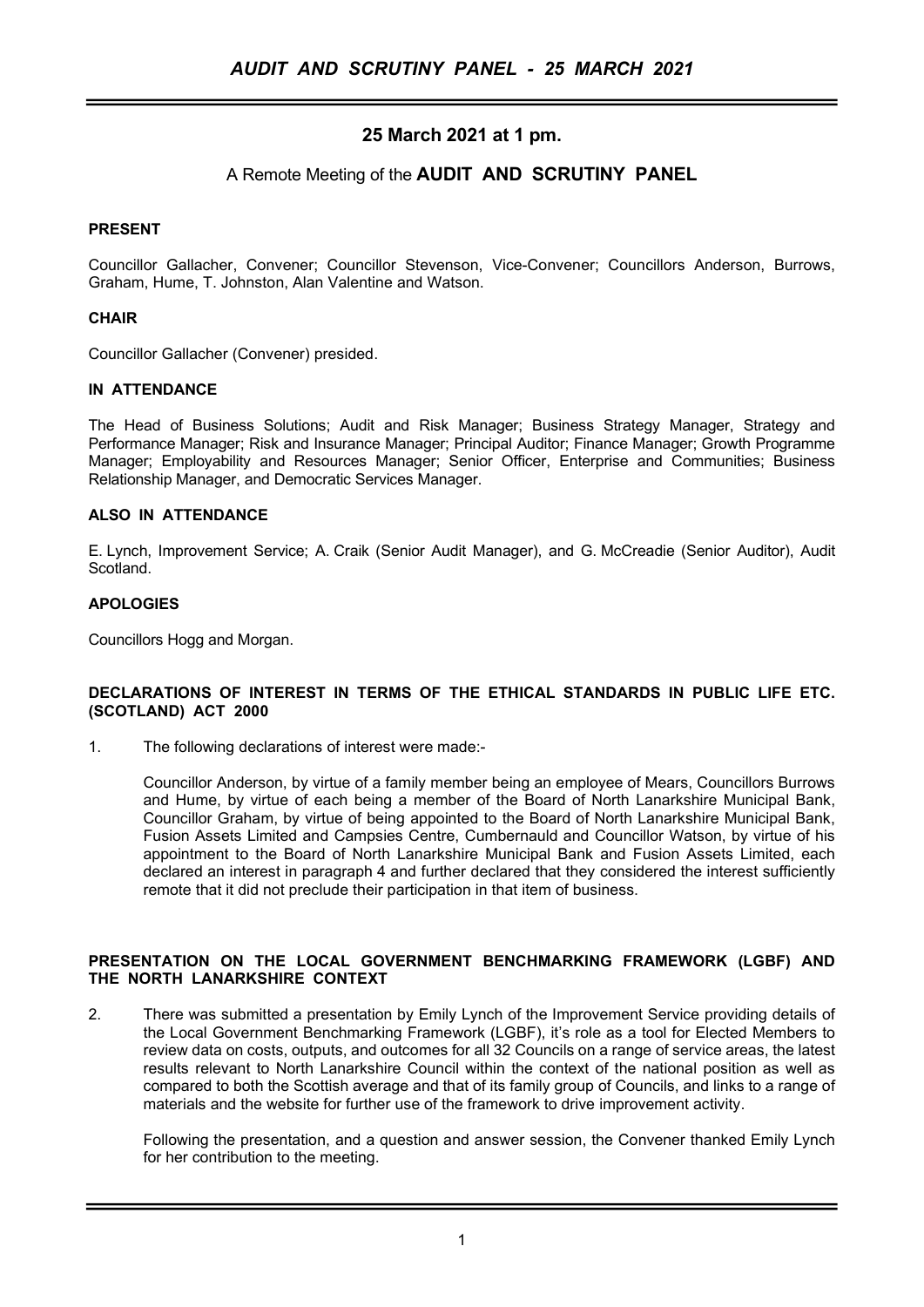## STRATEGIC PERFORMANCE FRAMEWORK REPORTING SCHEDULE

3. There was submitted a report by the Head of Business Solutions reminding the Panel that, in September 2019, it had approved the Strategic Performance Framework and that reporting arrangements had subsequently been implemented through the Panel and Service Committees (1) explaining that the framework operates at three different levels namely (a) The North Lanarkshire Context; (b) Improving Outcomes, and (c) Day to Day Operations; (2) indicating that the latest results from the Level 1 indicators had been considered by the Policy and Strategy Committee on 18 March 2021 and were presented alongside achievements from the 2020 Programme of Work; (3) advising that a tailored suite of performance indicators from Levels 2 and 3 have been provided to the Council's Corporate Management Team; (4) providing a narrative on the context in respect of the national audit, governance and Best Value; (5) providing details of the performance reporting schedule; (6) outlining the next steps, and (7) attaching, as Appendices to the report, supporting information.

#### Decided:

- (1) that the contents of the report and accompanying Appendices be noted, and
- (2) that the next steps be noted.

Prior to consideration of the following item of business, Councillors Anderson, Burrows, Graham, Hume and Watson each declared an interest in that matter for the reasons outlined in paragraph 1 above and had all further declared that they considered that their interests were sufficiently remote that they did not preclude their participation in this item of business.

#### ALEOs' GOVERNANCE AND RISK MANAGEMENT: OVERSIGHT AND ASSURANCE REPORT (PROGRAMME OF WORK NO. 75.1 - PART 6)

4. There was submitted a report by the Head of Business Solutions (1) reminding the Panel that the Council delivers a number of customer facing and strategic services through joint venture partnerships and Arms Length External Organisations (ALEOs); (2) describing that, although these companies are separate entities, the Council remains publicly accountable and has a duty under "Following the Public Pound" to ensure that service delivery reflects Best Value and that individual ALEO governance arrangements are fit for purpose and minimise the potential for any financial, service delivery or reputational risks to the Council; (3) providing a summary of governance and risk management oversight for the various ALEO organisations; (4) reporting on financial governance in respect of each company, and (5) attaching, as Appendices to the report, details of all in-scope ALEOs and strategic partnerships and an ALEO governance, risk management and business continuity update.

#### Decided:

- (1) that it be noted that the governance and risk management arrangements within the Council's Arms Length Service Delivery providers remain sufficiently robust and provide assurance to the Council that the entities delivering services on its behalf are being effectively managed;
- (2) that it be noted that the Head of Financial Solutions' assessment in relation to those ALEOs where the Coronavirus pandemic is having a material impact on company trading and financial statements and it be agreed that the relevant Boards or Management Committees should continue to monitor financial performance closely, along with ongoing, separate oversight by Financial Solutions;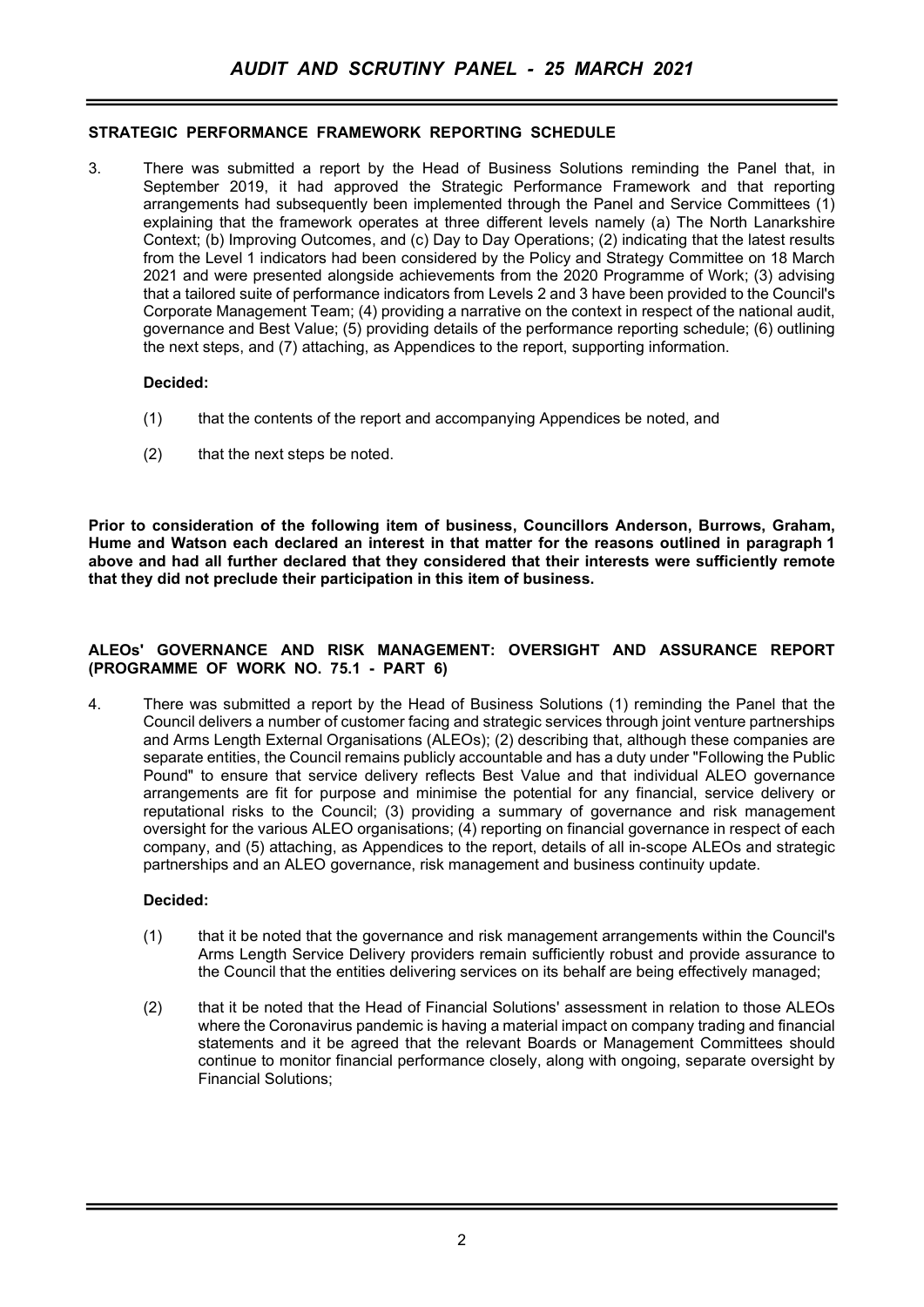- (3) that the wider impact of the Coronavirus pandemic on ALEO operations, and the measures put in place by individual ALEOs to recover service delivery alongside managing risks and maintaining business continuity arrangements, be noted, and
- (4) that the top five risks identified by each ALEO, and included within individual Company Risk Registers, be noted.

### AUDIT AND RISK RELATED ITEMS: ACTION LOG

5. There was submitted a report by the Audit and Risk Manager enabling the Panel to track implementation of requests and recommendations made by it in respect of audit and risk related items in the previous 18 months, with the action log, attached at Appendix 1 to the report, recording those requests and recommendations made by the Panel and when these had been addressed and/or were expected to be addressed.

**Decided:** that the contents of the report be noted.

Prior to consideration of the following item of business, the Convener wished to place on record, on behalf of the Panel, her gratitude to Carole Grant, former Senior Audit Manager at Audit Scotland and thanked her on behalf of the Panel for her support during her time working with North Lanarkshire Council.

## EXTERNAL AUDIT - ANNUAL PLAN 2020-21

6. There was submitted a report by the Audit and Risk Manager attaching, as an Appendix to the report, the Audit Scotland Annual Plan 2020-21 which set out that organisation's planned audit activities and how it intended to discharge its responsibilities, as laid out in its Code of Audit Practice and relevant international standards on auditing, for the audit of the Council for the year ending 31 March 2021.

Thereon, A. Craik and G. McCreadie, Audit Scotland, spoke to the Audit Scotland Annual Plan 2020-21.

Decided: that the Audit Scotland Annual Plan 2020-21, and the commentary provided by representatives of Audit Scotland, be noted.

## CHANGES TO THE CODE OF PRACTICE ON LOCAL AUTHORITY ACCOUNTING 202/21

7. There was submitted a report by the Head of Financial Solutions explaining that the Council's Financial Statements are compiled in accordance with the Code of Practice on Local Authority Accounting in the United Kingdom, which is based on International Financial Reporting Standards and also the requirements of Accounting and Statutory Guidance of Central Government (1) informing the Panel that Financial Solutions maintains an awareness of changes to accounting practices and assesses the impact that these may have on the Council's procedures and its reported financial position; (2) outlining the process for carrying out a review of this matter, and (3) indicating that the review of the 2020/21 edition of the Code sets out some minor updates in relation to financial disclosures and presentation, and also provides further clarification on certain accounting treatments, whilst highlighting that there are no significant changes to affect the 2020/21 closure of the accounts.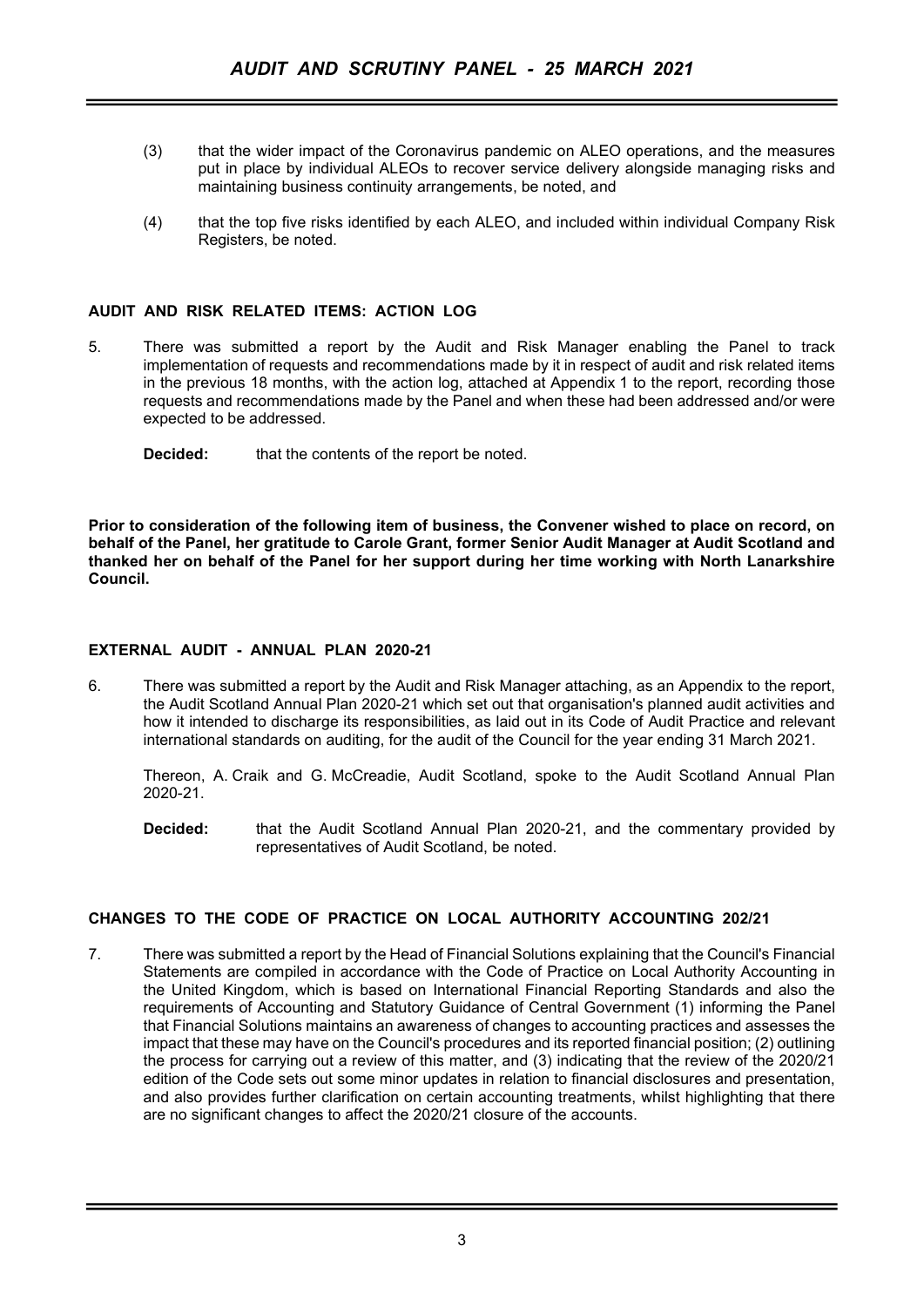## Decided:

- (1) that the contents of the report be noted, and
- (2) that the actions being taken to ensure the Council submits a fully compliant set of Annual Accounts to External Audit be noted.

## INTERNAL AUDIT PROGRESS REPORT

8. There was submitted a report by the Audit and Risk Manager (1) providing an overview of Internal Audit activity; (2) reporting the results of Internal Audit outputs finalised since the last update to the Panel in December 2020; (3) highlighting the most significant issues arising from the completed audit work; (4) updating the Panel on other aspects of the work of Internal Audit, and (5) attaching, as an Appendix to the report, a brief summary of the scope and key findings of each substantive planned audit report together with a supplementary pack containing copies of those reports.

### Decided:

- (1) that the findings, conclusions and recommendations of completed Internal Audit reports, together with the associated management responses, be noted;
- (2) that Internal Audit provide a report to future meetings of the Panel to report progress made by management in implementing agreed management actions in relation to all audit recommendations categorised as "red" or "amber", and
- (3) that, otherwise, the contents of the report be noted.

### RISK MANAGEMENT UPDATE

9. There was submitted a report by the Audit and Risk Manager providing an update to the Panel on risk management developments in the period including progression on reviewing, assessing and managing risks contained within the Council's Corporate Risk Register (1) reminding the Panel that the approved Corporate Risk Register for 2020-21 contains 25 risks as detailed in the table at Appendix 1 attached to the report; (2) highlighting that live risks within the Register are subject to ongoing monitoring and review by senior management throughout the year, with regular risk reporting to both the Corporate Management Team and the Panel and that, currently, there were 22 risks classified as "live"; (3) reporting on key changes in the Corporate Risk Register since the last update to the Panel; (4) providing a narrative on the Internal Audit report on the Council's risk management arrangements; (5) detailing risk management key objectives for 2021; (6) summarising other developments in the area of risk management, and (7) attaching, as Appendices to the report, a summary of the status of the approved Corporate Risk Register for 2021/21 and 2020 risk management objectives – status updates and proposed objectives for 2021.

### Decided:

- (1) that the status of the Corporate Risk Register be noted;
- (2) that it be noted that work was currently being progressed by Risk Management staff working with senior management leads to monitor, review and, where necessary, complete the updated documentation in relation to the corporate risks described in the report;
- (3) that the progress made in relation to recommendations raised within the recent Internal Audit report on the Council's risk management arrangements be noted;